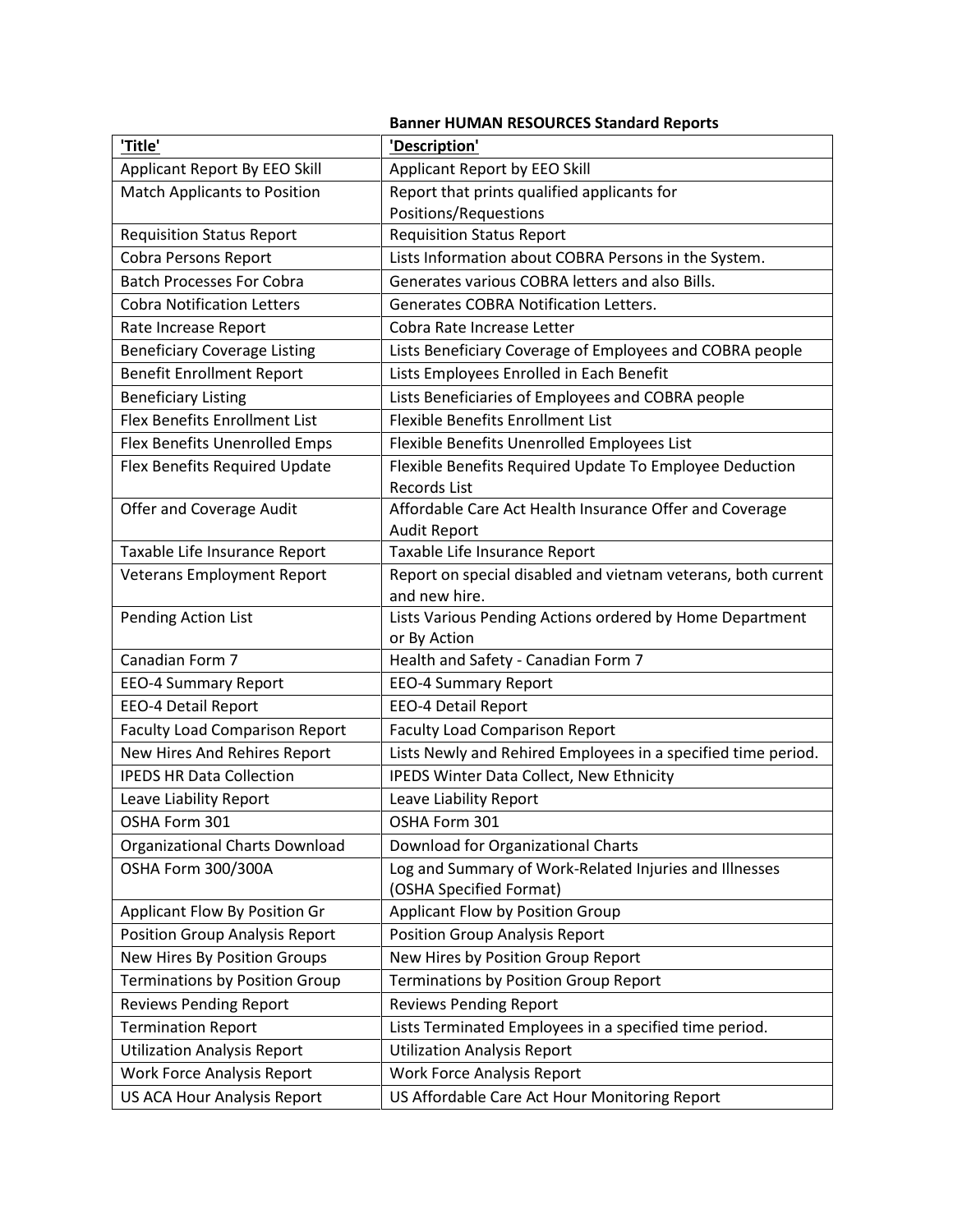| <b>Check Distribution List</b>        | Lists checks and direct deposit notices for a specified payroll.               |
|---------------------------------------|--------------------------------------------------------------------------------|
| Check Issue Report                    | Lists checks issued for a specified pay period.                                |
| <b>Cost Accounting Report</b>         | Lists labor costs by Project, Cost Type, and Employee ID for                   |
|                                       | direct entry into the finance cost accounting maintenance                      |
|                                       | form FCAACCT.                                                                  |
| <b>Disposition Control Report</b>     | <b>Payroll Disposition Control Report</b>                                      |
| Payroll Errors Display Report         | Payroll errors display report                                                  |
| Direct Deposit Dist. Report           | Lists direct deposit notices issued in a specified pay period.                 |
| <b>Deduction Register Report</b>      | Deduction Register Report showing all payroll deductions                       |
| <b>Time Sheet Distribution Totals</b> | Lists by Department, the totals of rosters, time sheets and org<br>time sheets |
| Payroll/Fin. Aid Interface Rpt        | Payroll/Financial Aid Interface Report                                         |
| <b>Report Of Hours</b>                | Lists hours of employees in a specified pay period.                            |
| <b>EMPLOYMENT AND PAYROLL</b>         | Produces the Local Government Employment and Payroll -                         |
| CANADA                                | Monthly report                                                                 |
| Labor Redistribution Audit            | Labor Redistribution Audit Report                                              |
| Organizational Time Sheet             | <b>Organizational Time Sheet</b>                                               |
| Payroll Register                      | Detail Information for a specified payroll.                                    |
| Time Sheet Roster Report              |                                                                                |
| <b>STATISTICS CANADA</b>              | <b>Statistics Canada</b>                                                       |
| <b>Time Sheet</b>                     |                                                                                |
| Direct Deposit Tape Register          | Direct Deposit Tape Register to send with tape.                                |
| Audit Trail report                    | Audit trail of updates to address/telephone, deduction,                        |
|                                       | dependent/beneficiary and beneficiary coverage records                         |
| <b>Skills Inventory Report</b>        | Lists Employees Who Have Specified Skills                                      |
| STRS Cash Balance Report C3SC         | STRS Cash Balance Report C3SC                                                  |
| Printing of T4                        | Process for printing T4 Amounts                                                |
| Printing of T4A                       | Process for printing T4A Amounts                                               |
| Printing of T4ANR                     | Process for printing T4ANR Amounts                                             |
| <b>CalSTRS Extract Process</b>        | California State Teachers Retirement Extract Process                           |
| <b>DE9C Quarterly Tax Report C3SC</b> | CalPERS Report DE9C Quarterly Tax Report C3SC                                  |
| <b>Employment Equity Data Report</b>  | Process for reporting Employment Equity Data                                   |
| MIS EJ Employee Assignment            | MIS EJ Employee Assignment                                                     |
| MIS EB Employee Demographic           | MIS EB Employee Demographic                                                    |
| CalPERS Mark as Reported              | PVRPERC ii 1/2 CalPERS Mark as Reported Process                                |
| <b>CalPERS Report C3SC</b>            | CalPERS Report generates PERS XML from payroll history -<br>C <sub>3</sub> SC  |
| RL-1 Magnetic Media Report            | Report RL-1 in XML file                                                        |
| RL-2 Magnetic Media Report            | Report RL2 in XML File                                                         |
| Foreign Person 1042S Form             | Foreign Person U.S. Source Income Subject to Withholding                       |
|                                       | Statement                                                                      |
| 1099-R Print Report                   | 1099-R Print Report                                                            |
| United States 1095-C 2015             | Form 1095-C 2015 Tax Statement for United States                               |